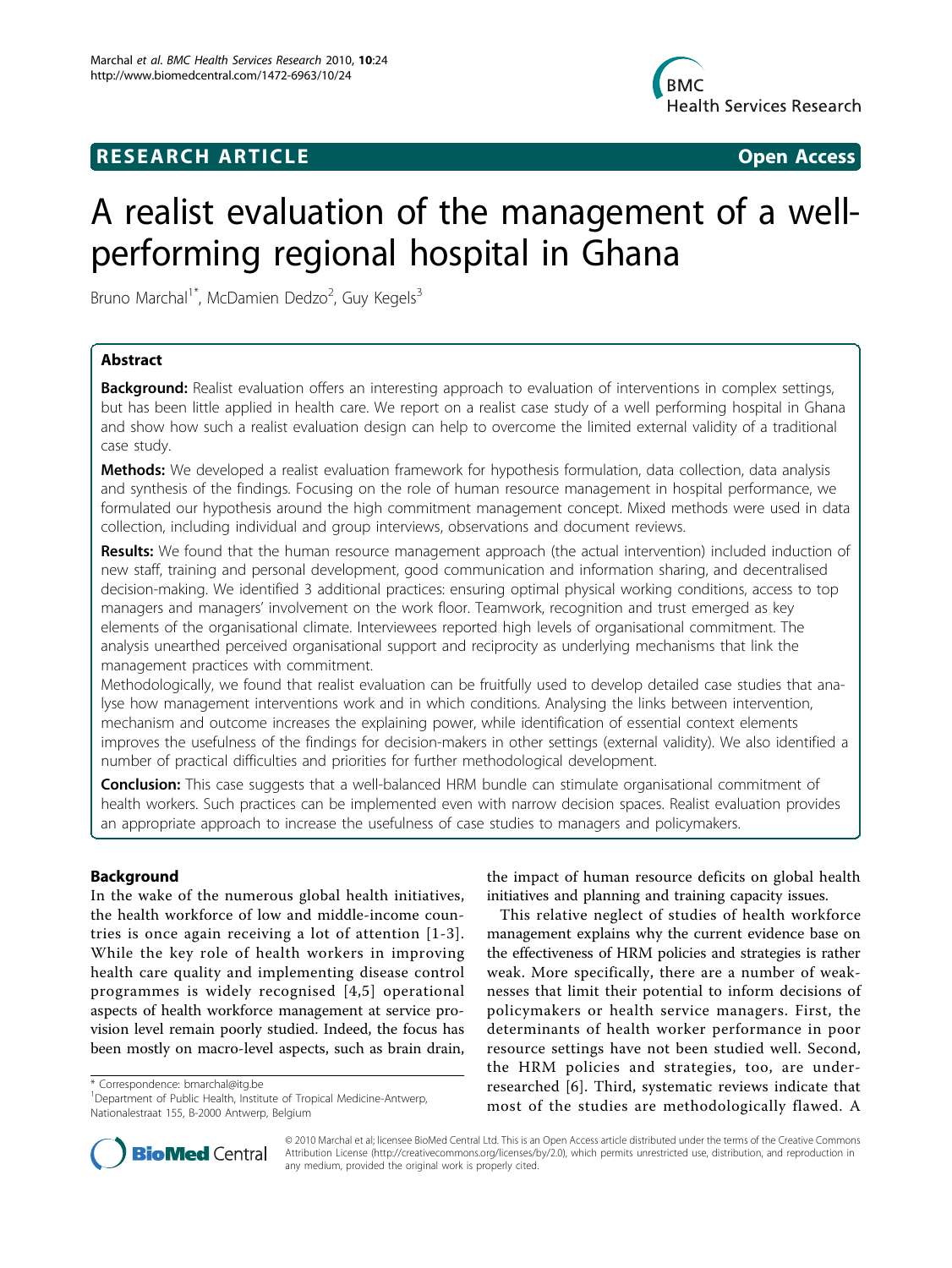recent realist synthesis of the effect of human resource management interventions on health worker performance in LMIC found that very few studies provide adequate information on the assumptions, the context and the underlying mechanisms of these interventions [[7](#page-12-0)]. The same applies to a review of the effect of HRM policies on supply, distribution, efficient use and performance of health workers [\[8](#page-12-0)]. Rowe and collegues came to similar conclusions [[9\]](#page-12-0). Fourth, few of these studies have been carried out in LMIC [\[8](#page-12-0)].

All this notwithstanding, policies and management strategies are still imported from other settings into health services of LMIC without a blink of the eye. The surge of performance based financing (PBF) provides a good example. PBF is being introduced at different levels of the health system [\[10](#page-12-0)-[13\]](#page-12-0) and in a wide variety of countries, including Nicaragua [[13](#page-12-0)], Cambodia [[14](#page-12-0)], Rwanda [\[15,16](#page-12-0)], Zambia [[17](#page-12-0)], Sri Lanka, Ghana, Zimbabwe, Thailand and India [[18](#page-12-0)]. The evidence base, however, is very narrow [[19\]](#page-12-0). Most PBF studies were found to lack controls and to neglect the analysis of confounding factors [\[6\]](#page-12-0), which reduces the validity of the attribution of the reported effects to the intervention. Furthermore, very few studies offer indications of the conditions in which these approaches are working (see [[20](#page-12-0)] for an example of a study that does).

In part, the methodological weakness of the health workforce management research resides in insufficiently rigorous studies. Some problems also stem from the widespread use of the case study. Indeed, although organisational studies is a domain marked by a lack of consensus on ontology and epistemology [[21](#page-12-0)] and the consequent lack of consensus on methodology, the case study is a common research design for a number of reasons. First, it allows exploring a "phenomenon within its real-life context, especially when the boundaries between phenomenon and context are not clearly evident" [[22](#page-12-0)], and thus suits well the open systems-nature of human organisations. Second, it enables investigation of organisational behaviour as it happens in its natural setting [[23](#page-12-0)]. Case studies are also useful in dynamic and complex situations where multiple, interacting variables may act upon intervention and outcome [[24,25\]](#page-12-0). It is well suited to research on HRM [\[26](#page-12-0)]. Finally, Hartley argues that case studies can help in probing and developing theory [\[27\]](#page-12-0).

Since the publication of Experimental and quasiexperimental designs for research by Campbell & Stanley [[28\]](#page-12-0), the major limitation held against the case study design is its limited external validity, or the weak potential to generalise findings from one case to another. Other authors raise its limited attribution power: case studies are good at analysing the intervening processes or documenting evolution in time, but weak at demonstrating the causal links between intervention and outcome [[29](#page-12-0)]. Much of this critique has its origins in quantitative criteria of validity, according to which case studies are based on too small numbers of cases and on non-randomised case selection, thus leading to problems of representation and inference [[25](#page-12-0)]. It is exactly here that its adherents claim that theory-based methodologies can make a difference.

During the 1980s, Chen and Rossi developed the theory-based evaluation approach as an answer to policy and programme evaluation approaches that remained limited to before-after and input-output designs or that focused narrowly on methodological issues (method-driven evaluation) [\[30,31\]](#page-12-0). The theories of change approach [[32\]](#page-12-0) and realist evaluation (RE) [\[33](#page-12-0)] are among the most recent applications of theory-based evaluation. As we will discuss in detail below, both approaches aim at opening the black box between intervention and outcome.

For organisational research, realist evaluation seems to offer a number of advantages. It promises, first, to increase the external validity of case studies. Building upon existing knowledge, RE analyses why change occurs, or why not, and in which conditions. It aims at providing information that allows decision-makers to judge whether the lessons learnt could be applied elsewhere [[34\]](#page-12-0). Repeated case studies lead to more refined middle range theories that offer increasingly refined information of context conditions, thereby increasing generalisability of such case studies [[21](#page-12-0),[27](#page-12-0),[29\]](#page-12-0) and improving our understanding of causal processes [[35](#page-12-0)]. Second, based on its generative perspective on causality, it seeks to explain change by referring to the actors who change a situation under influence of particular external events (such as an intervention) and under specific conditions [[33\]](#page-12-0). Accepting the role of actors in change (agency), realist evaluation also considers structural and institutional features to exist independently of the actors and researchers. If human action is embedded within a wider range of social processes and structures, then causal mechanisms reside in social relations and context as much as in individuals. As a consequence of this ontological perspective, evaluators need to unearth the social layers in order to understand the root causes of the problem at hand [\[36](#page-12-0)] and to find the mechanism that explains the outcomes of the intervention [[33\]](#page-12-0). In short, Pawson & Tilley argue that realist evaluation indicates 'what works in which conditions for whom', rather than merely answering the question 'does it work?'. Realist evaluation is thus well suited to assessment of interventions in complex situations, which most organisational research is all about.

While the merits of theory-driven and realist evaluation have been amply discussed in journals on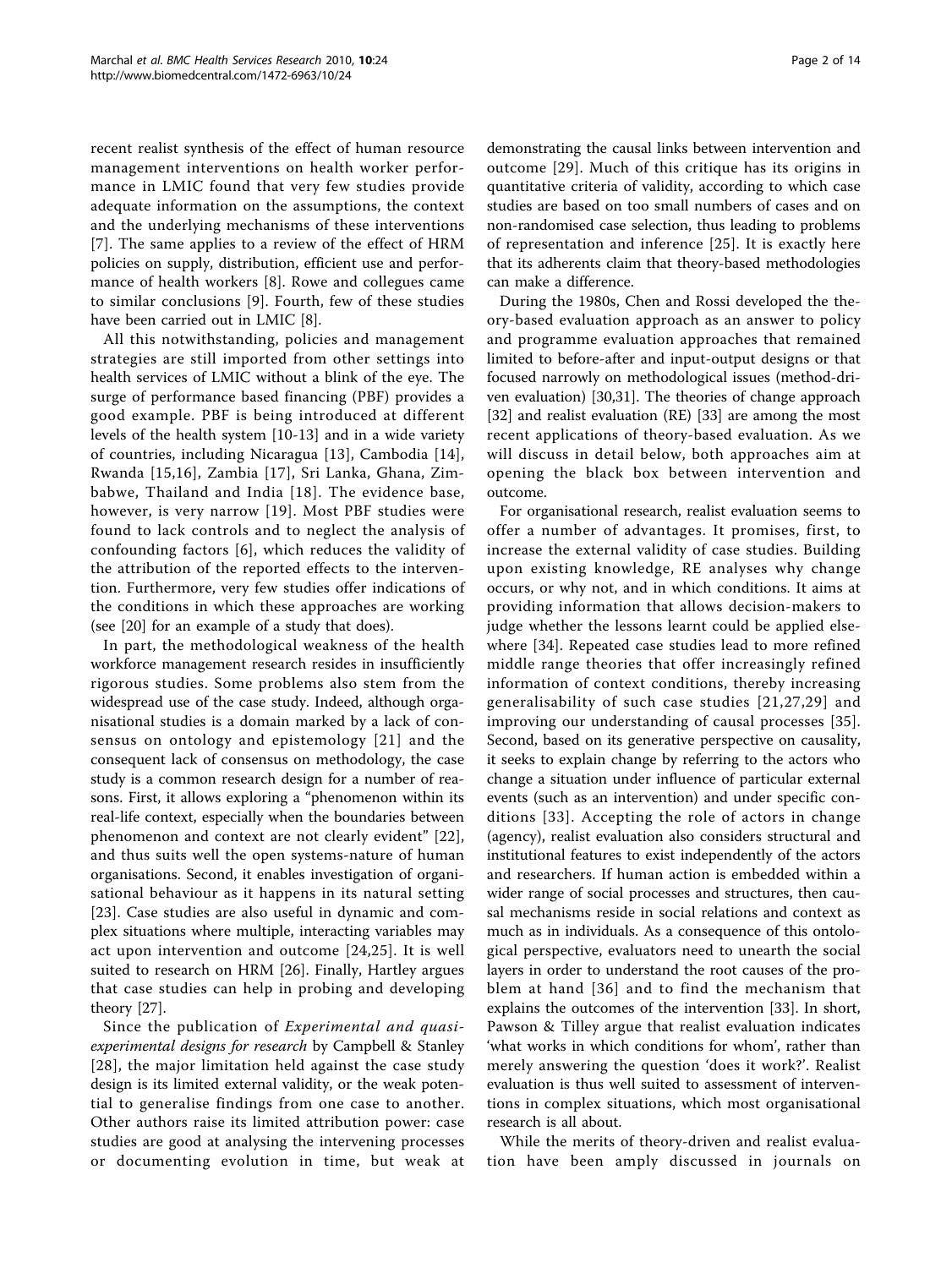evaluation (see for instance [\[36](#page-12-0)-[41\]](#page-12-0) and [[42-44](#page-12-0)], there is little documented experience in the domain of health service organisation and public health, notable exceptions being [\[45](#page-12-0)] and [[46](#page-12-0)]. This scarcity of realist studies could be interpreted as a sign of the limited academic credibility of theory-driven evaluation in general: 'objectivist' arguments overrule 'subjectivist' research [\[47\]](#page-12-0). Other reasons may be practical in nature: carrying out a full-blown theory-driven evaluation is resource- and time intensive [\[48](#page-12-0)]. The need of assessing the underlying theory in addition to the efficacy/outcome evaluation adds to the burden [\[41](#page-12-0)].

In this paper, we examine whether and how a realist evaluation design can be applied in research of well performing hospitals. We present the case of Central Regional Hospital (CRH) in Cape Coast, Ghana and discuss how we applied this method, from the stage of hypothesis formulation to the synthesis of the results. This case study is part of a longitudinal study on the links between management and performance in well-performing hospitals. We describe the latter as hospitals that ensure equitable access to high quality care and that provide such services in an efficient manner. We choose CRH both because it won the award for the best hospital of the Ghana Health Service in 2004 and on the basis of previous research.

The objective of the study was to analyse the management approach at CRH. We formulated the following research questions: (1) What is the management team's vision on its role?; (2) Which management practices are being carried out?; (3) What is the organisational climate? (defined by Takeuchi et al. as the perceptions of employees regarding how the management approach is practiced and implemented in their organisation [[49\]](#page-12-0); (4) What are the results?; (5) What are the underlying mechanisms explaining the effect of the management practices?

## Methods

## Principles of realist evaluation

Drawing inspiration from [[34,50](#page-12-0),[51\]](#page-12-0), we structured our study in 4 steps: the formulation of the Middle Range Theory, the design of the study, the data analysis and synthesis, and presentation of the results. We briefly introduce these steps from a theoretical point of view, and then describe how we developed each step in practice.

A realist evaluation research starts from a middle range theory (MRT), which is understood as "*theor* [y] that lie [s] between the minor but necessary working hypotheses (...) and the all-inclusive systematic efforts to develop a unified theory that will explain all the observed uniformities of social behavior, social organization and social change" [[52\]](#page-12-0) p. 39). In essence, this MRT states how the intervention leads to which effect in which conditions. Lipsey & Pollard identify different mechanisms to develop this MRT [\[53](#page-12-0)]. It can be formulated on the basis of existing theory and past experience. If the latter is not available, exploratory on-site research can be done to unearth the models used implicitly by the actors to make sense of the intervention - what Pawson & Tilley call 'folk theories' [[33](#page-12-0)]. Through individual interviews or group discussions, the key elements of the problem or intervention, the expected outcomes and potential moderating factors are to be identified [[50\]](#page-12-0), p. 196). Additional information may be derived from programme or policy documents. Cause mapping or concept mapping can be used in this process [[54\]](#page-12-0). Ideally, the resulting MRT is then compared with existing knowledge. A literature review identifies studies reporting other causal chains, moderating factors or unintended outcomes, allowing a plausibility check of the preliminary MRT. The result is then again discussed with the stakeholders and results in the middle range theory that will be tested. Byng constructed the middle range theory on the basis of a literature review, a description of the intervention and discussions with facilitators involved in the programmes in question [[40](#page-12-0)].

Regarding designs and research methods, realist evaluation is neutral [[33\]](#page-12-0): the hypothesis as expressed by the MRT is guiding the choice of data that should be collected and the methods and tools to do so. Most theory-driven evaluations in healthcare used the case study design and combine both quantitative and qualitative methods.

Pawson & Tilley call the working hypotheses that emerge during the analysis phase 'Context-Mechanism-Outcome configurations' (CMOC) [[33\]](#page-12-0). Realist evaluators describe not only the intervention and its outcome, but also the context and the underlying mechanism. They seek to establish patterns or regularities that explain outcomes of interventions. In practice, the data from interview transcripts, document analysis and observation are coded with codes drawn from the initial MRT (See [[40\]](#page-12-0) for a practical example). Similar to other analysis methods, subsequent rounds of analysis lead to a refined set of themes, categories and codes. The emerging findings are compiled as conjectural CMOCs, which indicate how the intervention led to particular outcomes in which context and by which mechanism. Their fit with the data is checked to ensure internal validity. The retained CMOCs are then compared with the MRT, which in turn is modified if necessary [\[55](#page-12-0)]. In some studies, the resulting 'new' MRT was discussed with key actors in order to validate it. A new study then further refines the MRT and this cyclical process leads to accumulation of better insights in how particular interventions work, in which conditions and how [[33,34\]](#page-12-0).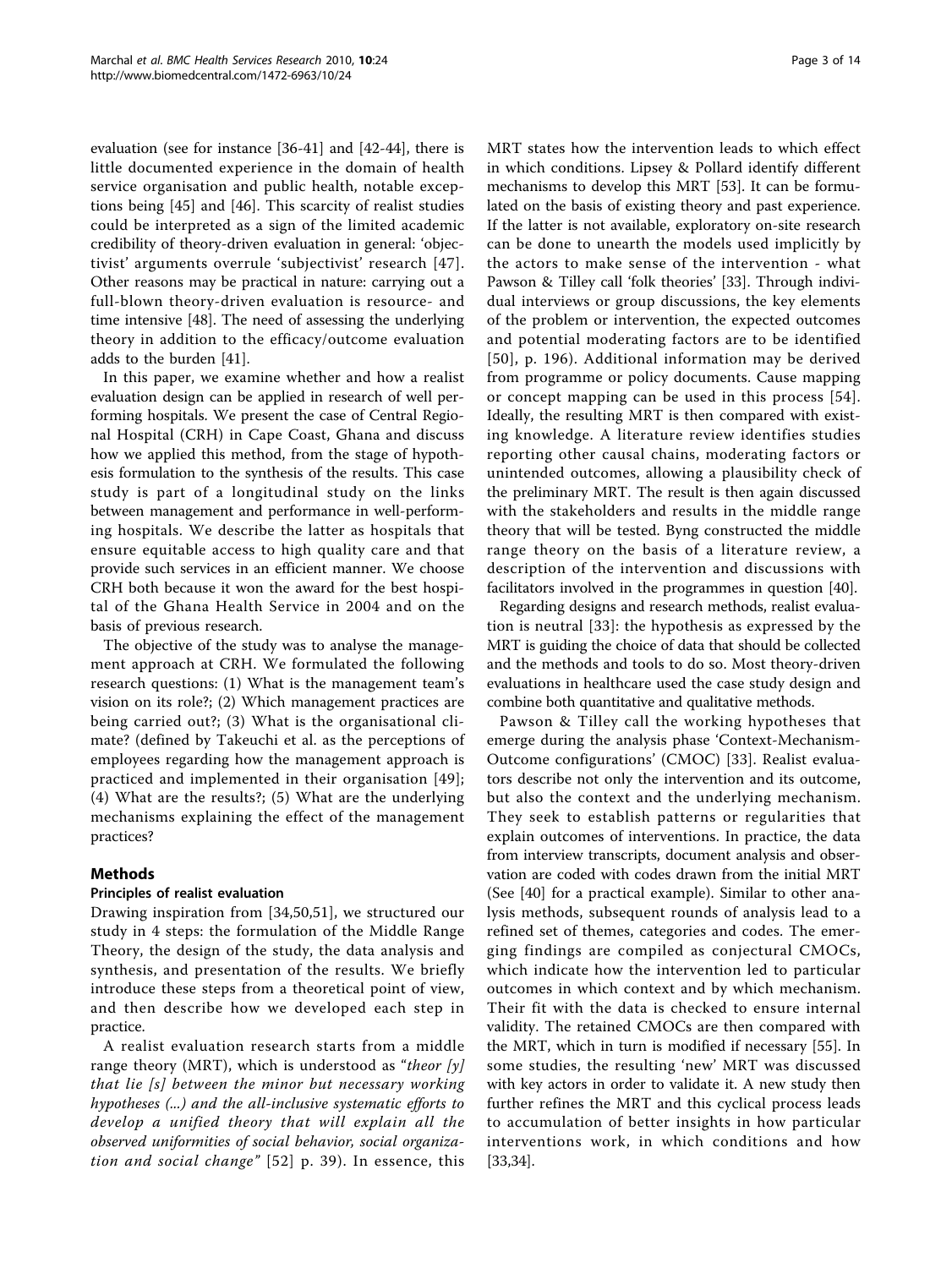In order to be useful in decision-making, the synthesis should present the combinations of attributes required for an intervention to be effective, a presentation of the various alternative explanations, an indication of the potential of transferability by showing the links with existing knowledge, and an indication of the preliminary nature of the findings [\[56\]](#page-12-0).

#### Formulation of our MRT

We formulated our preliminary MRT on the basis of an explorative study at CRH. During that study, interviewees indicated the importance of trust between health workers and their management, and the high levels of commitment of staff to the hospital. We also found arguments that pointed to the importance of a contingency approach to management of health workers: effective managers implement management practices that have a good fit with the nature of their workforce, the tasks of the organisation and its environment.

A second source of inspiration was our literature review of human resource management and hospital performance, which led us to high commitment management (HICOM). We retained this concept because its comprehensive approach to management fitted well with our initial analysis. The central attribute of HICOM is the combination of several complementary practices (e.g. good selection of staff, providing training on a needs basis and individual mentoring) in what is called 'bundles'. Through their research in the industrial, commercial and service sectors, Pfeffer & Veiga identified a bundle of 7 elements, which they claim is universally valid [[57](#page-12-0)]: providing employment security, ensuring comparatively high compensation contingent on organisational performance, instituting training and development, putting in place selective hiring, instituting self-managed teams and decentralisation, reduction of status differences and information sharing. Organisational commitment was identified as an outcome of such HRM practices [[58](#page-12-0)] and has been shown to contribute to higher organisational performance. Such balanced bundles of management practices lead to better organisational performance [[59](#page-12-0)-[61](#page-13-0)]. We described elsewhere the key elements of high commitment management in health care organisations [[62](#page-13-0)]. Some of the mechanisms that link HICOM to better performance include positive psychological links between managers and staff, organizational commitment and trust.

We drew another element from the work of Cameron & Quinn on organisational culture [\[63\]](#page-13-0), which points to the importance of the coherence between the vision of the managers on their role, the practices they choose to implement, and the perception of their employees of these practices. Good fit between these would contribute to better organisational performance.

A final element is the notion of 'decision space'. This concept was developed by Bossert [[64\]](#page-13-0) to describe the margins of freedom of health service managers at the operational level. His framework analyses how decentralisation policies affect the management practice at operational level. We retained adequate decision spaces as a potentially important context factor and a potential condition for HICOM to be possible."

It should be noted that there is considerable debate about the outcomes of HRM, and even more about the methods to demonstrate these. In general, we would describe the proximal outcomes of human resource management in terms of three categories: improved staff availability, improved staff attitudes and affects (commitment, job satisfaction) and better staff behaviour (in terms of higher task performance and organisational citizenship behaviour, and lower absenteeism). We selected organisational commitment and trust as proximal outcomes of human resource management, because our literature review pointed out that these outputs are often found to explain the effect of HICOM.

Combining all these elements with the findings of our first exploration visit, we formulated the MRT as follows:

"Hospital managers of well-performing hospitals deploy organisational structures that allow decentralisation and self-managed teams and stimulate delegation of decision-making, good flows of information and transparency. Their HRM bundles combine employment security, adequate compensation and training. This results in strong organisational commitment and trust. Conditions include competent leaders with an explicit vision, relatively large decision-making spaces and adequate resources."

#### Study design and data collection tools

As will be clear at this point, we used the case study design as the basis. We collected both qualitative and quantitative data through document review of GHS and hospital records and reports, focusing on hospital HRM policies, and staffing levels and skill mix data.

In-depth interviews with all 6 members of the hospital management team (HMT) explored their management vision and practices. We based the HRM part of the interview guide on the 7 elements set of Pfeffer & Veiga [[57\]](#page-12-0)(see some questions in Additional file [1\)](#page-11-0). It must be noted that the interview guides only served as a guide to structure the interview when necessary, not as a questionnaire list that must be applied similarly in all interviews. In line with the concern that most studies focus on managers and ignore the perceptions of employees [[65\]](#page-13-0), we also explored the perceptions of staff regarding the management approach (the organisational climate).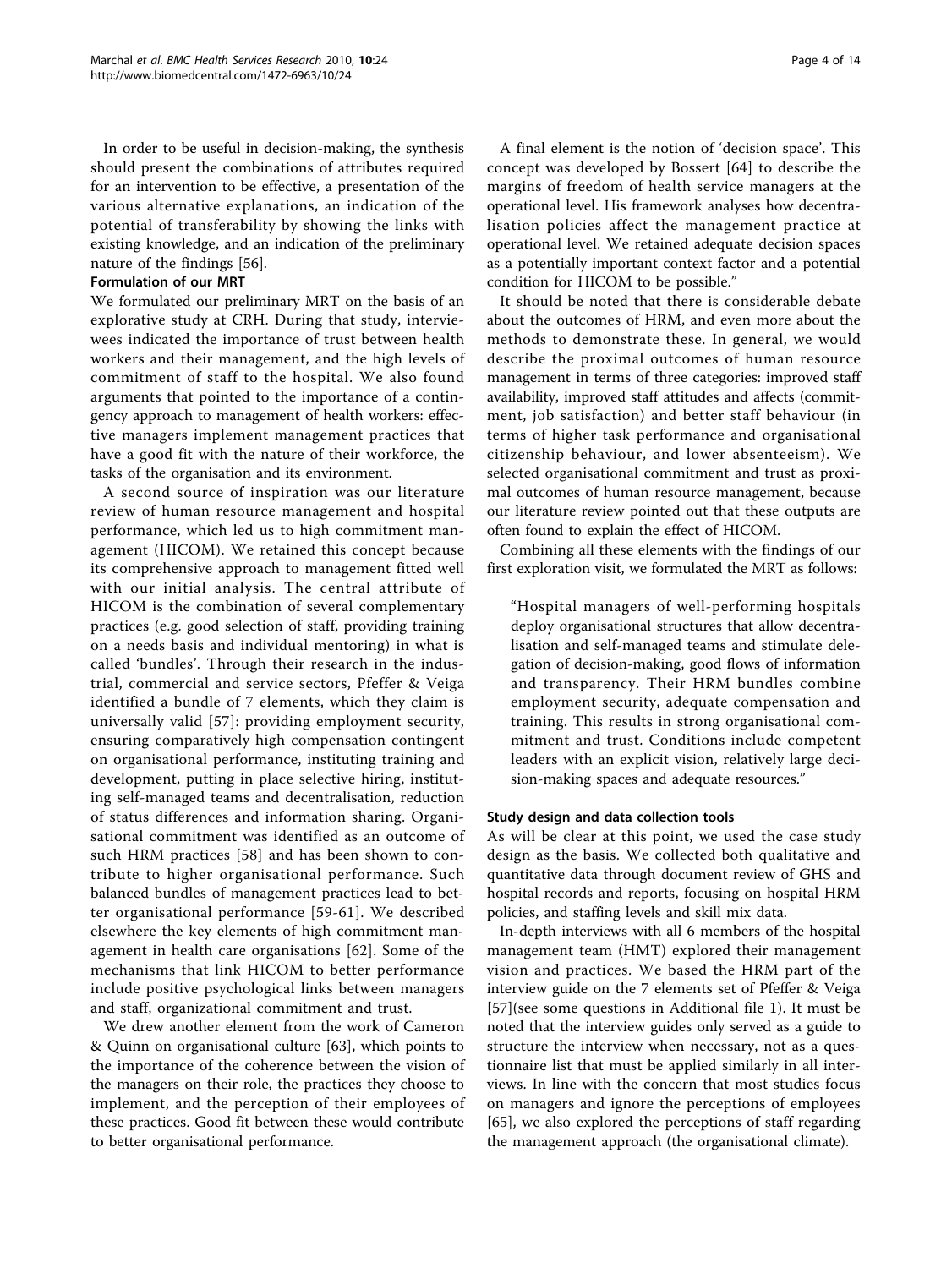In order to cover a wide range of views of different cadres, we made a purposive selection of staff. We identified the main cadres and within these, we randomly selected candidates for the interviews. This resulted in individual in-depth interviews of 3 nurses, 1 midwife, 1 doctor, 1 radiographer, 1 physiotherapist, 2 laboratory technologists, 1 clerical officer and 1 ward assistant. We also carried out 3 group discussions with heads of units, nurses, and paramedical staff (orderlies, clerical officers and account staff). Opportunistic non-participant observations were made of management meetings, ward procedures and OPD clinics.

We also developed a data collection form that focused on numbers of different cadres of staff (stocks) and on movement of personnel in or out of the hospital (flows in terms of transfer in/out, deceased staff, dismissed staff, absconded staff, retired staff).

During the preparation phase, a self-assessment of ethical issues, based on the working paper "Notes regarding ethical guidelines for health services research", of the Department of Public Health, Institute of Tropical Medicine was done. This covered the following issues: Minimal risk to participants; Invitation, information and informed consent; Feedback to interviewees and staff. We sought and obtained a written informed consent from all interviewees. Measures were taken to safeguard confidentiality and anonymity. All interviews were recorded and transcribed verbatim.

#### Data analysis

We used NVivo 2.0 software for data management and analysis. The initial coding was based on a preliminary list of codes inspired by the MRT and on additional ideas that emerged during the fieldwork.

In a second round of analysis, some themes and patterns emerged (see below). In order to structure these as CMO configurations, we found it useful to borrow categories from theory-driven evaluation [[66\]](#page-13-0). We described the intervention (in this case the HRM practices) in terms of content and application, and the intended and actual outcomes. We drew on our interviews and observations to differentiate (proclaimed) vision (what the team wants), the discourse (what they say) and the actual practices (what they do). We described the organisational climate, defined as "the atmosphere that employees perceive is created in their organisation by practices, procedures and rewards" [\[67](#page-13-0)]. In order to indicate how the intervention works, we analysed both the context and the intervening mechanisms, and attempted to identify the essential *conditions*.

To assess the intensity of the implementation of the practices, we developed an analytical framework based on the paper by Richardson & Thompson [[59\]](#page-12-0). These authors questioned the research tools used in HRM surveys, which in their opinion often lack assessment of the intensity of application and coverage of the HRM practices. We selected coverage, intensity, internal fit and external fit as dimensions. 'Coverage' is understood as the degree to which the elements of the HRM bundle are applied to all cadres. 'Intensity' looks at the intensity of application. 'Internal fit' examines the synergistic and/ or counterbalancing effect of the different elements. 'External fit' examines the appropriateness of the bundle for the cadre and organisation in question.

## Reporting of findings

The preliminary results were discussed with the management team of the hospital, and the final analysis subsequently refined. A research report was sent to the commissioner of the study, a policy brief posted on the web and the findings were presented at the 2008 Geneva Health Forum.

## Results

In this section, we present both primary findings and results from the analysis of the qualitative data in terms of the management vision, the actual management practices and the organisational climate. These sections correspond with the research questions presented above and are drawn from a 'thick' description of the case, or a detailed account of what the interviewees said, what we observed and what we learned from our document review.

## The management vision

A first element we analysed was the views of the management team members of their own role in the hospital and on how they should manage the personnel. During the interviews, the management team members did not use words like 'bundle' or 'high commitment management', but they nonetheless expressed a clear view of the hospital's roles and of how the health workers should be managed accordingly. Key terms include striving for excellence, offering services to all, attention for their personnel and sound financial management. This vision is transmitted through what they say during staff meetings or write in the mission statement and the annual reports.

This vision is well shared: not only do the director, the financial manager, the nursing manager and the nonmedical administrator maintain the same discourse, also interviewees from the operational staff expressed this vision clearly, from nurses to cleaners.

"Their vision is that, they want this place to be a first class hospital. Their aim is to save life, so that is their main focus. And whatever they want to do so that life is saved, to me is their agenda." (Non-medical worker, group discussion Non-medical staff)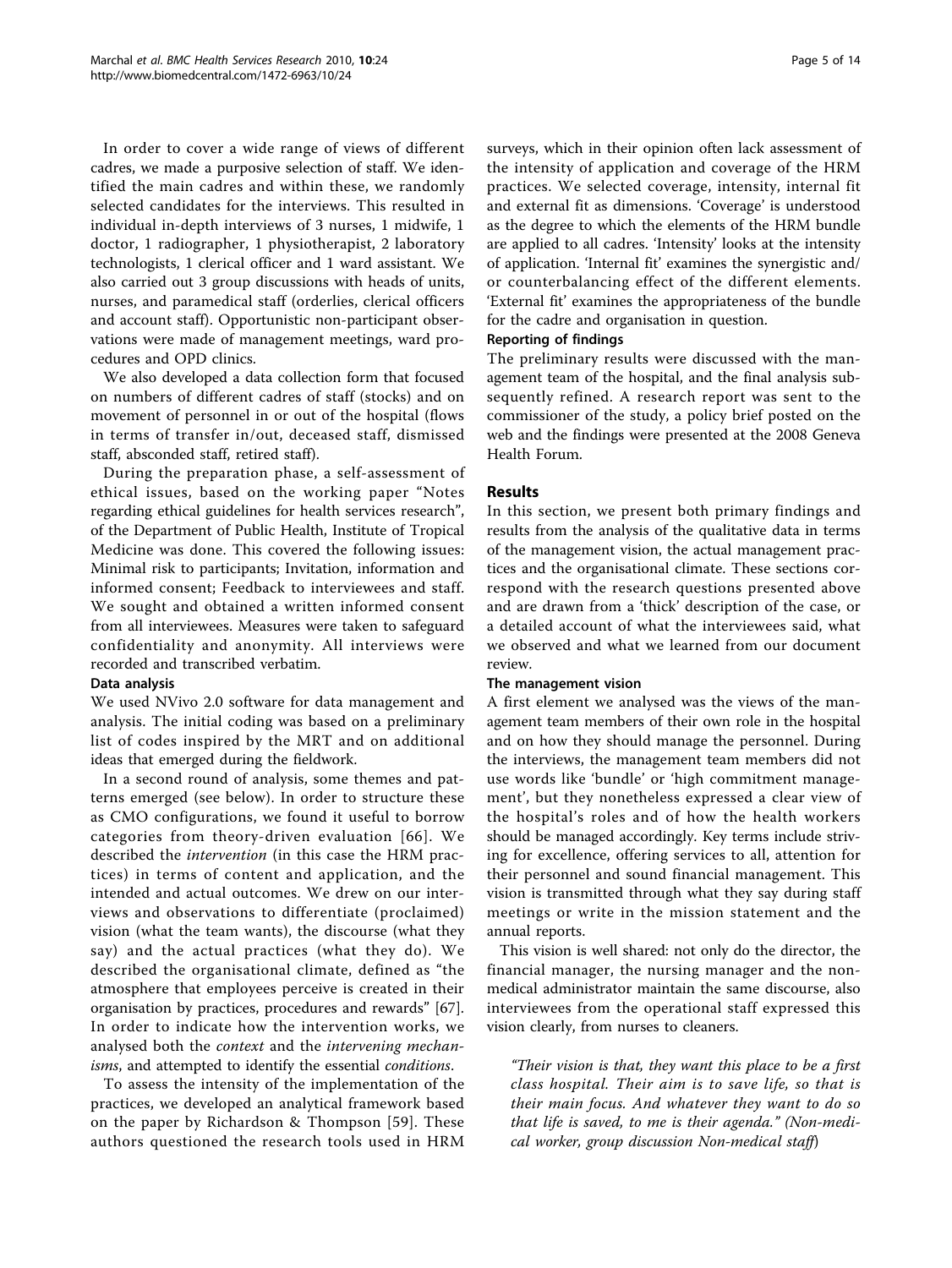## The actual human resource management - what the management does

Based on the analysis of our interviews, observations and collected documents, we found that the actual set of practices at CRH includes more and different elements than Pfeffer and Veiga [[57\]](#page-12-0) listed. These authors list of seven elements includes:

- putting in place selective hiring
- providing employment security

- ensuring comparatively high compensation contingent on organisational performance

- instituting training and development
- deploying self-managed teams and decentralisation
- reduction of status differences
- information sharing

We found that selective hiring took place at the startup of the new hospital in 1998, when the medical and para-medical staffs were almost handpicked from the pool of health workers in the region. At the time of the study (2005), however, the Ghana Health Service (GHS) regulations allowed only local recruitment of labourers and administrative staff.

The employment security offered by the GHS to its appointed staff was an often-mentioned reason why interviewees prefer employment in the GHS rather the private sector.

At the time of the study, setting compensation levels was not within the decision space of the HMT. Only financial incentives for night duties and expatriate doctors could be given. Remuneration was not linked to actual performance. Just prior to the study, health sector strikes led to the Additional Duty Hours Allowance (ADHA) policy, which significantly improved the purchasing power of the health workers - the ADHA initially constituted a mark-up of 100-250% to the salary of a doctor and of lesser proportions for other health workers.

Training and personal development was found to be an important part of the HRM package. A full-time inservice training coordinator was appointed and a budget allocated to organise continued medical education activities, including clinical meetings, mortality meetings, seminars and conferences. Staffs were actively stimulated to follow external courses, even during working hours and personnel from all cadres actually did.

We found *decentralised decision-making* to be a central feature. The different units enjoyed a moderate level of autonomy in terms of decision-making and objective setting. Considerable decision-making authority over a number of domains, including the highly sensitive distribution of ADHA funds, was delegated to committees composed of different cadres of staff. The management team members argued that such decision-making structure would foster active participation of staff in decisions that affect the hospital.

In this decentralised decision-making structure, we found that teamwork is understood as 'working all together, all engaged, all involved'. In the daily practice of curing and caring, teamwork was most visible at operational unit level. Deliberate efforts were made to include cleaners, sweepers and auxiliary staff in decision-making.

The nursing cadre decided to introduce an all-white uniform instead of the colour-coded uniforms. Interviewed nurses indicated this reduction of status differences as an important policy and perceived it as a sign of respect by management. In contrast, reduction of status differences between the management team and the operational staff seemed not a concern, neither for management, nor for the staff.

Information sharing was one of the most striking features. Formal communication channels were in place at all levels, including regular unit and ward meetings, heads of unit meetings and top management meetings. These were complemented by the committees mentioned above. General quarterly meetings (staff "durbars"), open to all staff, offered a voice even to the hierarchically lowest cadre. Observation showed that durbars effectively contributed to low-threshold, twoway communication.

#### Additional practices

We also found that the HMT developed HRM practices not included in Pfeffer & Veiga's set: they made substantial efforts to ensure good physical working conditions, ensured good accessibility of the top managers and stressed hands-on involvement of managers and staff socialisation.

Major attention was given to creating optimal working conditions. The interviewees pointed to the good communication system in the hospital, the promptness of repairs, the general cleanliness of building and compound, the availability of air conditioning in virtually all rooms and the good amenities for patients. Other elements of the physical environment that were appreciated include the subsidised staff canteen, the internet café, the staff bus and the staff library. This points to the leverage of improving the working conditions. In Ghana, this may be a management intervention that increases not only the effectiveness of health workers, but also their job satisfaction.

Top managers are accessible for all staff. As in most Ghanaian hospitals, we found a clear hierarchy, whereby superiors should never be bypassed. Hierarchy was strong in the nursing and administrative cadres. However, interviewees mentioned the possibility to see the director or nursing manager in person when problems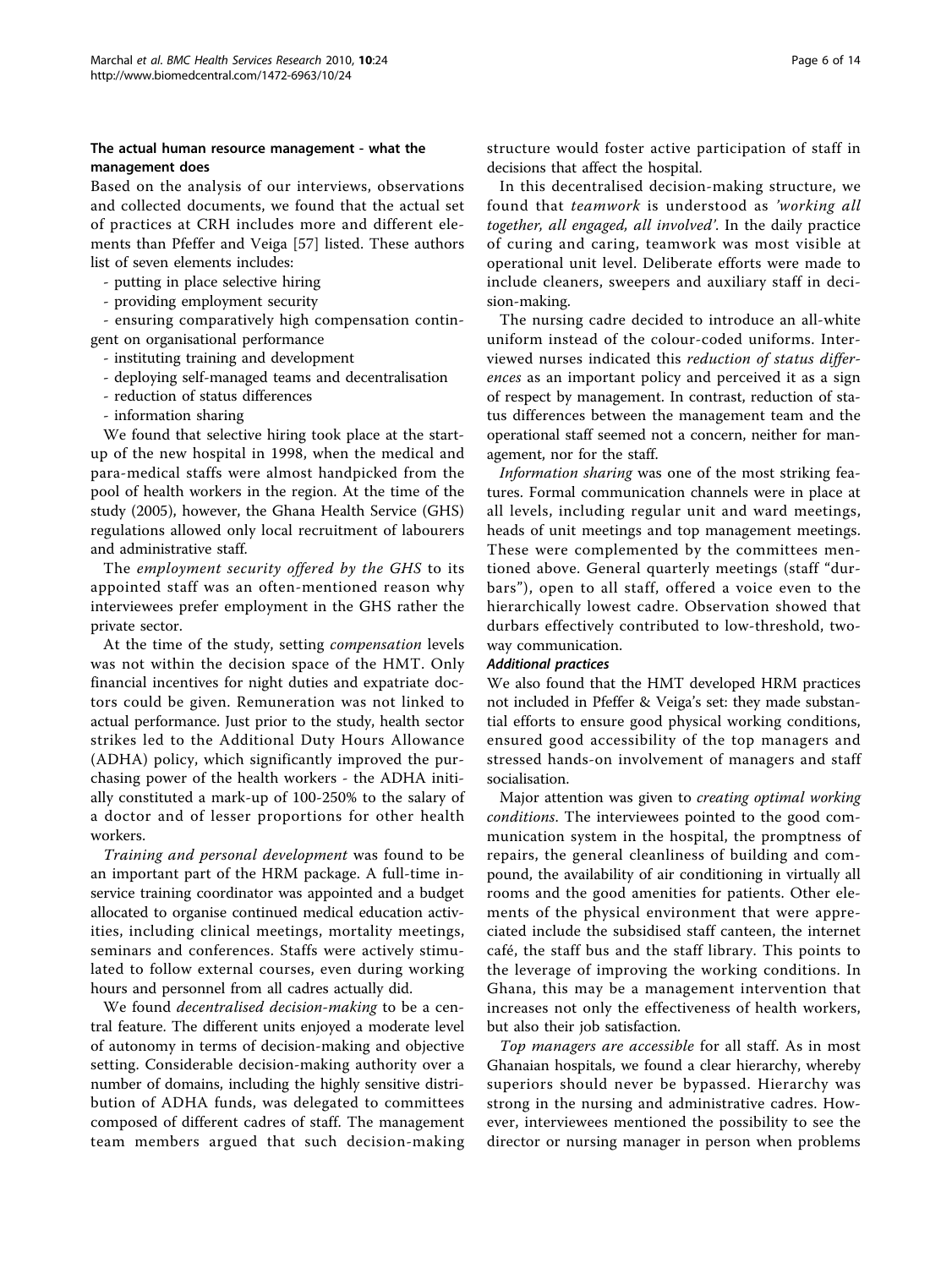could not be solved with their direct supervisor. Our observations showed that staff members of any cadre effectively made use of this open door policy.

Management stays involved at the operational level. Interviewees reported that the nursing managers were regularly helping out staff in the wards during their twice-daily supervision rounds, while the director was still involved in clinical work. The interviews show that this was a deliberate management strategy: the top management aimed at boosting staff morale by actually working with them and by leading by example. We also found that the heads of unit steered this process by inviting senior managers and heads of other departments to their unit meetings in case of cross-border problems.

At the time of the study,socialisation of staff was a central element at CRH. Newcomers were given a formal induction course and rotated for a few weeks through different units before being posted to their first station. Both close supervision and peer pressure contributed to maintenance of the standards of work. Interviews show that unit heads would identify staff not following the procedures and correct such behaviour through tutoring.

#### Intensity of implementation

We analysed the actual implementation of the HRM practices with the framework we presented under Section 'Study design and data collection tools' and which was based on the paper by Richardson & Thompson [[60](#page-12-0)]. First, our observations and interviews show that the elements of the HRM bundle are applied to all cadres (good coverage). The intensity of application was variable. The management team, indeed, adapts its practices in response to emerging priorities. For example, when confronted with problems of permanence of doctors at the emergency department, a custom-made incentive package was put in place. This unequal approach was not contested because all staff recognised the role of doctors in the performance of the hospital.

Second, it seems the management team reached a good internal fit of the bundle (good degree of synergy between elements of the bundle). There were no practices that cancelled each other out, except perhaps for the emphasis on training. This had the unintended effect of enabling staff to leave CRH for better posts. Most other elements have mutually reinforcing effects: (1) information sharing, recognition and participative decision-making; and (2) bottom-up access to management and managers getting involved in the wards.

Finally, the external fit of a HRM bundle is the fit of the management practices with the core activities of the hospital (caring and curing) and with the mission of the organisation (providing accessible quality care). The HRM practices stimulate good professional practice by

nurses, midwives and doctors by providing adequate autonomy to the operational units regarding their daily activities, while ensuring coordination between these units. The management is also perceived to provide effective support, information and resources (see below). As such, the bundle fits well to the task and mission of the hospital and to the professional values.

## The organisational climate: the management practices as perceived by the staff

Four themes emerged in the analysis of the perceptions of the operational staff of the HMT's actions: team work, strong perceptions of support by the management team, recognition and trust. As we will discuss below, these themes point to mechanisms that help explain how the management strategies worked.

## Teamwork stimulates staff from all cadres to be involved in care

The interviews indicated a strongly shared feeling among staff members that team work matters: they maintain that quality of care can only improve if all types of staff are involved.

"In some places, nobody gets close to the Nurse Manager and it is like she only decides what she wants at the place. (...) But here, everybody is important. We see everybody's job as important aspect of the health care delivery system, so we include everybody in the care." (IO 1, Unit head, Ind. interview)

Junior staff members pointed out the 'free' relations with their superiors.

"We are all free in our units. My head always comes round to see what is going on over here. If something is not in the right place, he will show you to do this or that. So, always the heads are helping us, so we also feel free to work with them." (Non-medical staff, GD Non-medical staff)

'Free relations' strengthen the collaboration between operational staff and their heads of units, but also with the top managers. Interviewees similarly mentioned the easy communication between the middle line staff and the HMT.

"I would say there is good relationship both formally and informally. We communicate by memos, but as soon as I came, I can just walk straight to Director and tell him: 'This is the problem', and we just brainstorm to see how the problem can be solved." (IM5, HMT member, Ind. interview)

#### Perceptions of support by the management team

Interviewed staff members often mentioned that they feel supported by the HMT. First, interviewees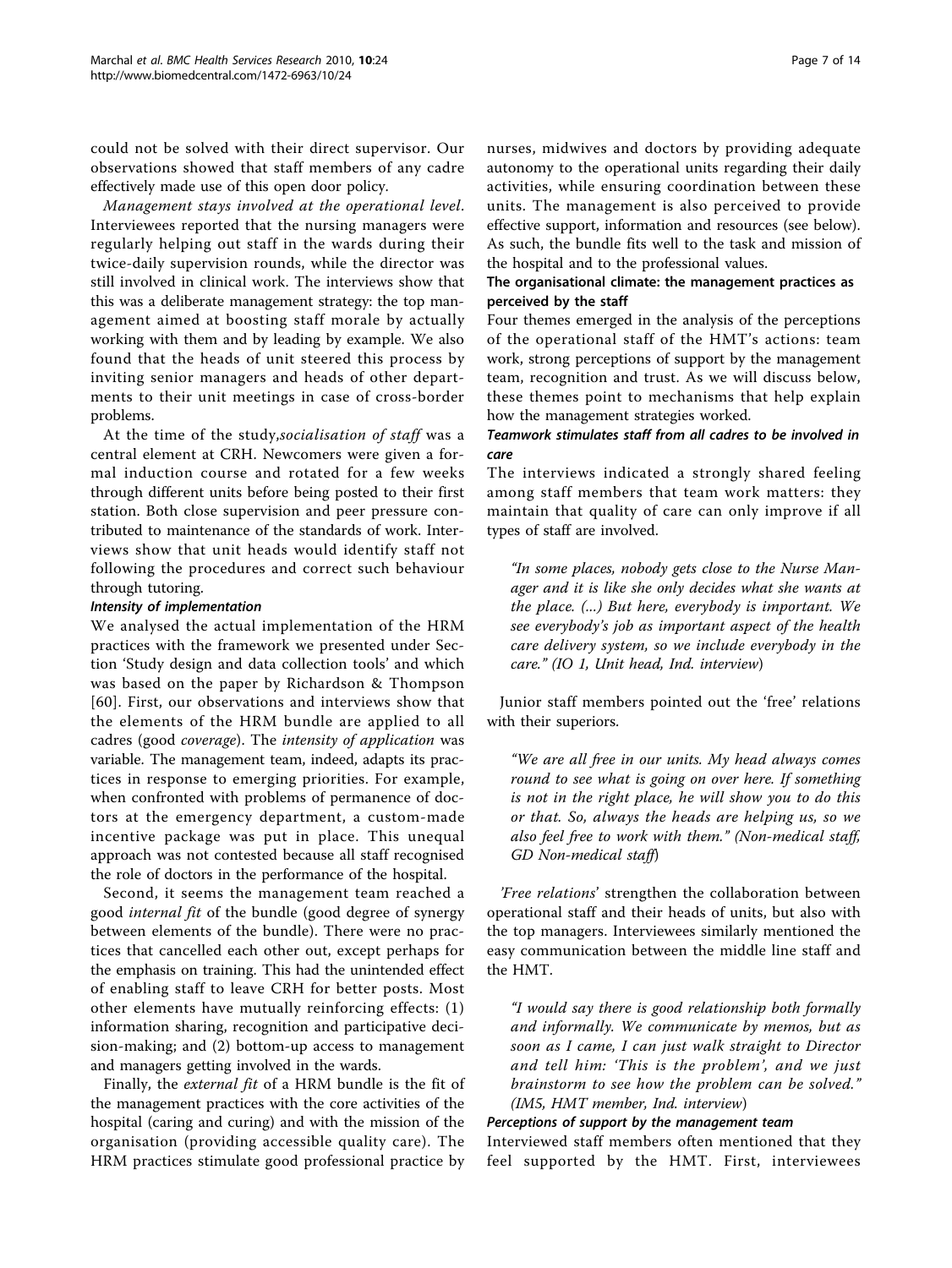expressed the feeling that the HMT is effectively solving problems. Unit meetings or ward conferences are a good example of how formal meetings can prevent or solve coordination problems.

"The ward conference is very good. The accountant is there, the pharmacist is there, the lab man is there, everybody is there. The meetings or presentations are not for fault finding. We pick issues from there and we make our corrections or cover loopholes." (Head of unit 1, GD Unit heads)

Informal and non-structured opportunities exist, too, and are used to good effect. Interviewees pointed out how open relationships and good access to top managers allows them to take a problem to the 'next level'.

"As a unit head, if I think that something is not going on well, my demands are not being met, l can approach the director and we sit down and talk about it. (...) You are free to enter his office anytime to discuss your problem, especially when you think things are not going on well" (Head of unit 4, GD Unit heads)

Staff members appreciated not only the possibility to discuss work-related problems with their superiors, but also the attention given by the latter to their professional development. This also applies to members of the hospital management team.

"He [the director] made every opportunity for my career advancement. He is always looking out, listening and trying to help where he can, to see how he can help people to progress. So, when you have someone doing that for you, at least you also have to return the same to him." (IM5, hospital management team member, Ind. interview)

#### Strong perception of recognition

The interviewees expressed strong feelings of recognition by the management team. They explained how a range of practices, from a word of appreciation to tangible rewards expresses the appreciation of the HMT for their work.

"At the end of the year, every staff here is given a token. Sometimes, something in the form of food, money, a get-together, occasionally words of motivation, a tap on your shoulder, meeting you and finding out how is it, how is the work going on. This serves as motivation." (IO7, Head of unit, Ind. interview)

Interestingly, several interviewees mentioned the initial staff selection, when the hospital was started up, as a key event, not only because it helped set standards, but also because of its strong undertone of recognition.

"To start with, I can surely say that, the standard that was set right from the inception of the hospital has made such a mark. Because immediately when this hospital was instituted, we were to come for an interview. So, a high standard was set (...) and they see if you have the call to work. On that note, in coming out to publish the names of those to come here, it is like Government releasing a white paper. By that time, you feel as if you are in heaven.  $(...)$ With that alone, that standard was set and everybody was expected to give of his best." (Nurse, GD Nurses)

## Perceptions of trust

We explored the issue of trust, which we found to be an important element in the explorative study, by asking staff how they would rate the levels of trust at CRH and how they believe trust is generated. The interviewees indicated fair levels of trust both amongst staff and between management and staff.

In the whole hospital, there is some trust, but I don't think it is 100%. May be it is between 80% - 95%." (Unit head 3, GD Unit heads)

Asked how management practices influence the levels of trust, they pointed out the importance of meetings during which information is exchanged, the willingness of managers to discuss decisions and the resulting perception of transparency.

"At least, we have management meetings and after that, management meets the unit heads and tells them what the institution wants to do, the programmes they have embarked on. They discuss with the unit heads and if somebody does not understand something, management explains it. The unit heads are supposed to go down and explain to their subordinates. And when we have staff durbars, these things are also brought up. So, transparency is there, we can understand things. Anything they want to do is explained to workers. (Unit head 3, GD Unit heads)

These consultations and opportunities to discuss important issues contribute to perceived fairness of the decisions. Interviewees said that less rumour mongering and suspicion arise when people are informed why certain measures are implemented and others not.

"At the end of the day, like we had our last year's meeting after we presented our reports, management too presented their report, their financial report,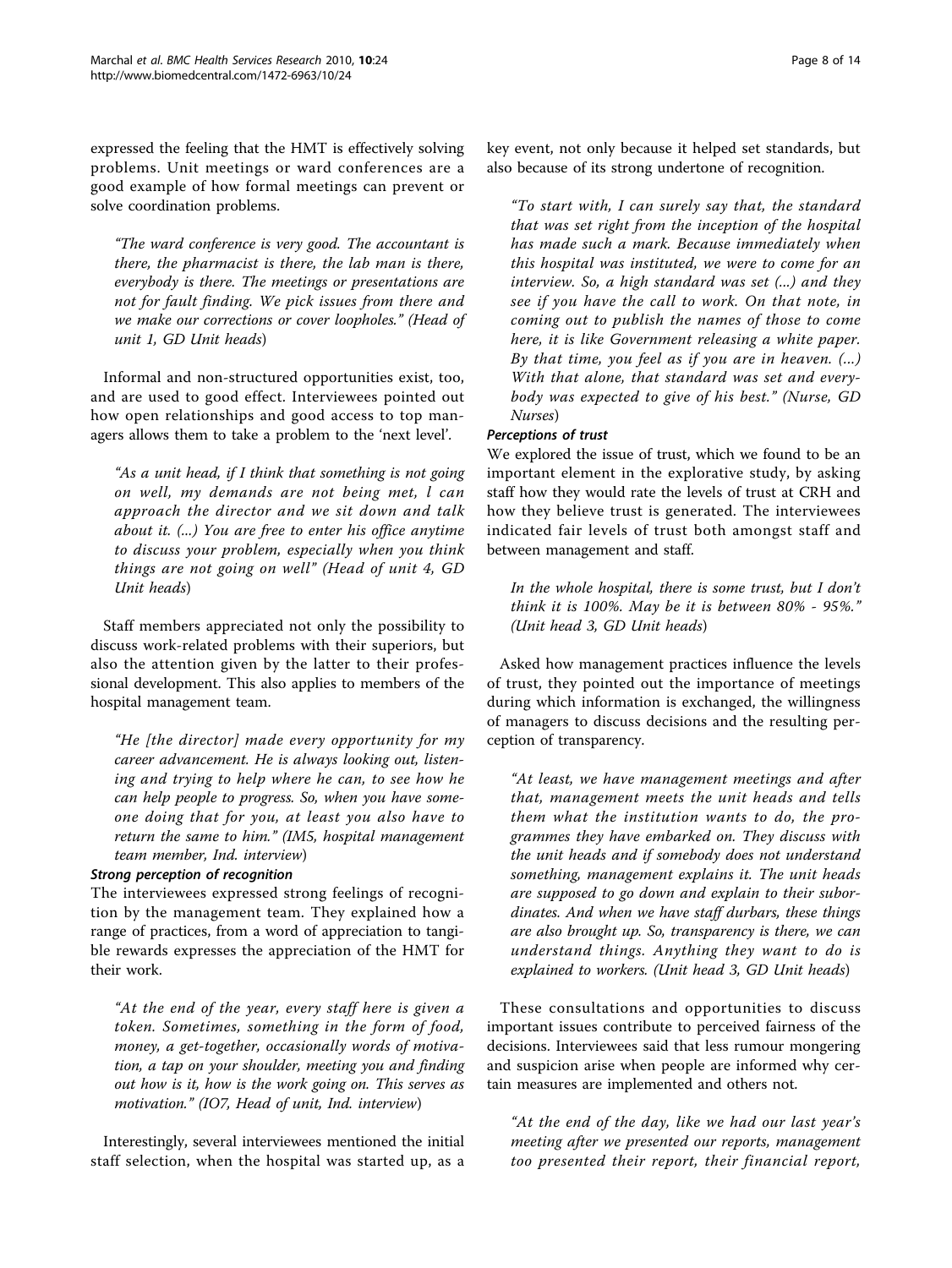what they got and how they spent their expenditure and those things. So, there will be no room to think that somebody is cheating on you, or management is hiding certain things from us. So, we know what is happening, you don't need to or there is no room for suspicion. (...) I think it is a fair deal between management and staff." (IO2, Midwife, Ind. interview)

Another source of trust is the effective support staffs receive from their superiors in case of problems.

"Even the Director himself came here three days ago. So, what he said, he has done it. That is why I say I trust him." (Non-medical worker, GD Non-medical staff)

"The trust comes from the urgent action taken when there is a problem. If there is any problem on discipline for example, an ad-hoc committee is set up and within days, the matter is settled." (IM4, HMT member, Ind. interview)

## Analysis

After categorising, and thus making sense, of the primary data in the form of CMO Configurations, a realist evaluation seeks to examine the link between these findings and the middle range theory it set out to examine. In practice, we searched for potential causal pathways between the management practices and the apparent outcomes of commitment and trust. To do so, we summarised the above findings and then searched for CMO configurations.

A summary of the intervention and its outcomes

Our interviews and document review show that the Hospital Management Team identified good hospital performance as the intended distant outcome of its management practices and a motivated and well-performing workforce as the proximal outcome. As mentioned above, the scope of this study did not allow examining the association between management practice and hospital performance, and we focus on the effect of these practices on organisational commitment and trust, the proximal outcomes we retained on the basis of our preliminary theory-building.

The actual intervention can be summarised as a combination of HRM practices: socialisation of (new) staff, training and personal development, good communication and information sharing between different levels of the organisation, and decentralised decision making to the level of ward and department teams. We also found important additional management practices: the creation of good working conditions, the good accessibility of top managers, and the active involvement of the manager on the work floor.

Regarding the process of implementation, we noted a good coherence between the HRM practices and the management team's vision. Indeed, in line with their vision, the management team motivates the staff through different interventions: remuneration, effective support and recognition. The HRM practices are reinforcing each other (good internal fit). The bundle is well adapted to the different cadres of a healthcare organisation and its mission (good external fit). It is applied similarly to all cadres (good coverage). The intensity is variable, but this poses no problems for the staff.

Realist evaluation improves external validity of a case study by describing the implementation context. During the study, we found several potentially important elements in the context of Central Regional Hospital. First, as testified by the brain drain, Ghana has a well-trained health workforce from which the GHS (and thus CRH) can draw personnel. Its medical and paramedical cadres display a high degree of professionalism, and there is a general culture of professionalism in the GHS. Second, reasonably good resource availability in terms of hospital funding and management capacity allows investing in the workforce. Indeed, commitment eliciting management practices are costly, especially in management time and in terms of training costs.

We found that the *outcomes* of the HR management bundle at CRH included trust, commitment and strong perceptions of recognition and of support by management, which result in a positive organisational climate.

#### CMO configurations

During the later phases of the analysis, we found that the management practices can be grouped according to their key mechanism and this led to the description of two parallel CMO configurations, each with their own outcome.

The first CMO can be summarised as 'keeping up standards of excellence through organisational culture'. The hospital had a head start: staff members were selected on professional and motivational grounds by the management team. This lengthy selection procedure gave the staff a feeling of belonging to an elite corps of health professionals and reinforced their professional identity. The management team used this opportunity to initiate a culture of high standards of professional excellence. They set up an induction programme for new staff, and much attention was paid to teamwork and supervision. This reflects findings of Schein [[68](#page-13-0)]: such practices serve as strong embedding mechanisms of the organisational culture. There was equally much attention for a clear role distribution and for task monitoring. In summary, both 'hard' and 'soft' management practices are balanced in the bundle. The former include general rules and procedures, task distribution for clinical and administrative staff and monitoring of task performance; the latter include induction courses, peer pressure mechanisms and training/personal development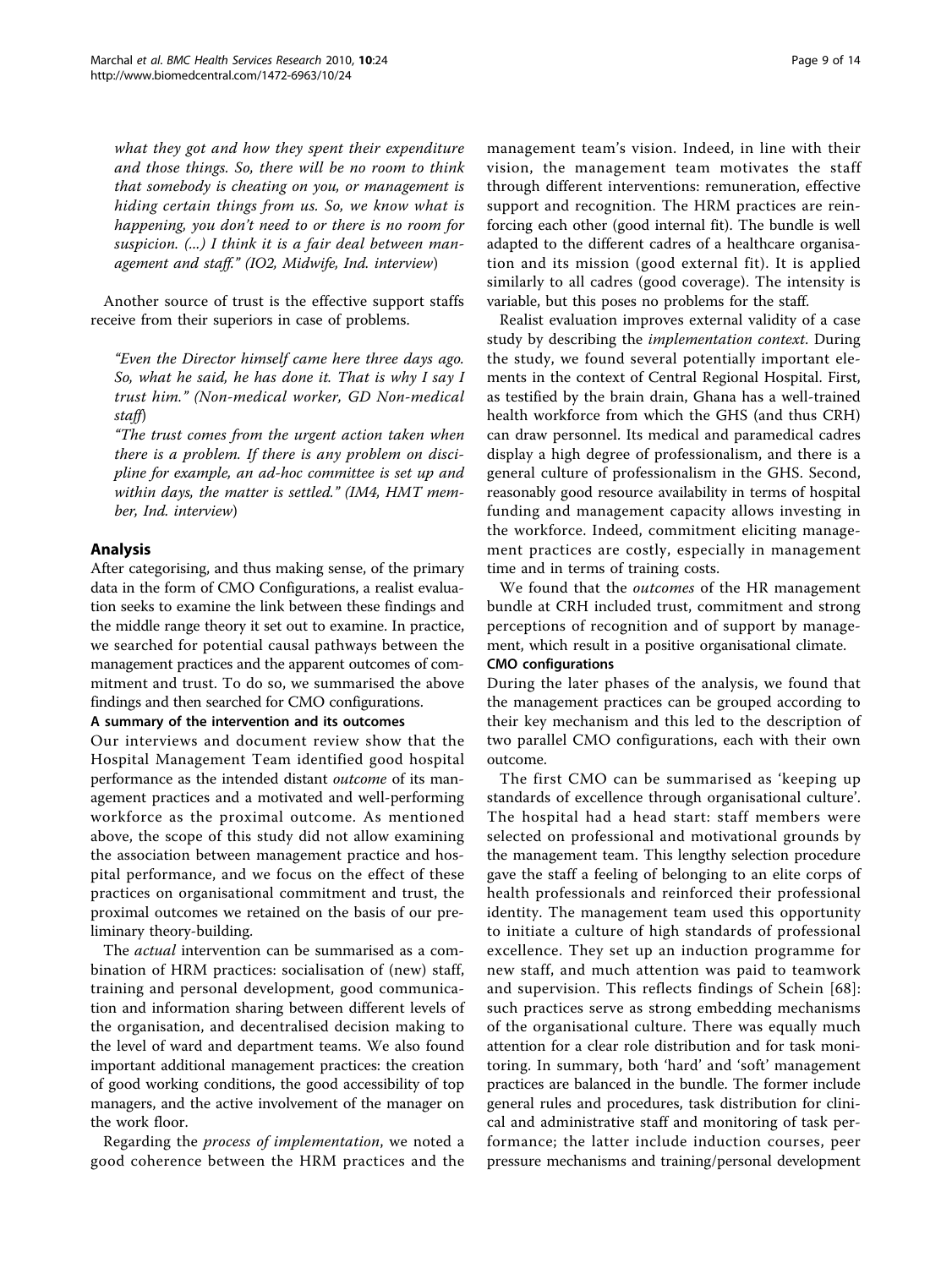opportunities. All this reinforced the initial capital of professional excellence. Availability of a pool of professional health workers is an important context element, and may be essential for such a bundle to work.

The second CMO configuration can be summarised as follows: a hospital management team can attain higher organisational commitment if it strengthens positive reciprocity relationships that are based on social exchange, even in hospitals with limited HRM decision spaces. Key practices in this set include creating open access to managers for all staff and grass-root involvement of managers at operational level. This reinforces open relationships and contributes to solving operational problems and conflict resolution. In turn, it stimulates the feeling of perceived organisational support. Eisenberger and colleagues describe this as the beliefs and perceptions of employees regarding the support provided and the commitment demonstrated by the organisation in their staff [[69\]](#page-13-0). Employees interpret decisions and actions of their managers and their trustworthiness in terms of the commitment of managers to their staff. At CRH, the leadership and management style is indeed perceived to be effective (in meeting its promises and in ensuring adequate physical working conditions) and supportive, even on the personal level. Ultimately, such practices stimulate reciprocity and as a result, organisational commitment. This in turn contributes to organisational performance [\[70\]](#page-13-0).

Availability of well-trained health workers and adequate funding seem intuitively to be *essential* context elements in both CMO configurations.

#### The new MRT

Our analysis identified two CMOCs that indicate causal pathways between sets of HRM practices and HRM outcomes, and we modified the MRT accordingly:

"The management of a well-performing hospital deploys organisational structures that allow decentralisation and self-managed teams and stimulates delegation of decision-making, good flows of information and transparency.

In the management of health workers, they implement a balanced bundle of management practices that includes both clear goal setting, role distribution and task monitoring (hard HRM) and training, support and recognition (soft HRM).

Based on the mechanism of perceived organisational support and reciprocity, such combinations lead to a positive organisational climate that includes recognition, respect, commitment and trust. If these are taken up into the organisational culture and newcomers are inducted into the OC, enduring effects of such practices can be expected.

Conditions for such management practices to work include competent leaders with an explicit vision, a minimum of resources and conducive institutional arrangements, including effective decentralisation and appropriate decision spaces (although the latter can be narrow for HRM)."

#### **Discussion**

On the basis of this one study, we cannot yet draw firm policy recommendations. Nevertheless, it offers interesting insights in health workforce management and in the use of realist evaluation.

## Lessons for policy and practice

First, we found a proof of concept for HICOM in resource-poor health services. Second, our study found variant practices compared with the bundle described by Pfeffer and Veiga, which supports the findings of Richardson & Thompson [\[60](#page-12-0)] and Marchington & Grugulis [\[71\]](#page-13-0). Third, this case reinforces the point that in management of health workers, we need to apply coherent bundles of practices, and not focus on singular interventions. In HRM, the quality of management practices counts more than the quantity. It is not the actual number of practices, but rather the process by which these practices are put in place that is related with positive staff attitudes like commitment, job satisfaction and procedural justice [[65\]](#page-13-0). This is in line with conclusions of other studies in other sectors [[26](#page-12-0),[72](#page-13-0)].

Regarding the mechanisms, our findings relate to the analysis of Evans & Davis [[73\]](#page-13-0), who situate the underlying mechanisms of high commitment management at the level of the internal social structure of the organisation. Such practices improve knowledge, skills and abilities, but they exert also major effects at the level of relationships. Weak ties are strengthened [\[74](#page-13-0)], reciprocity is established and maintained [[75\]](#page-13-0) and shared mental models contribute to a strong organisational culture. This in turn affects behaviour of staff and improves organisational efficiency and flexibility, and ultimately, organisational performance. The evidence of the impact of such reciprocity relations or of organisational commitment on organisational performance is not strong, and further research should investigate whether and how high commitment leads to better performance in healthcare organisations.

We found that the decision spaces managers require to develop a responsive HRM approach may be smaller than is often thought. At the time of study, the decision spaces of regional hospital managers in Ghana were quite limited concerning HRM. As important as the formal decision space is its actual utilisation. At CRH, the team exploited its decision spaces well to create its own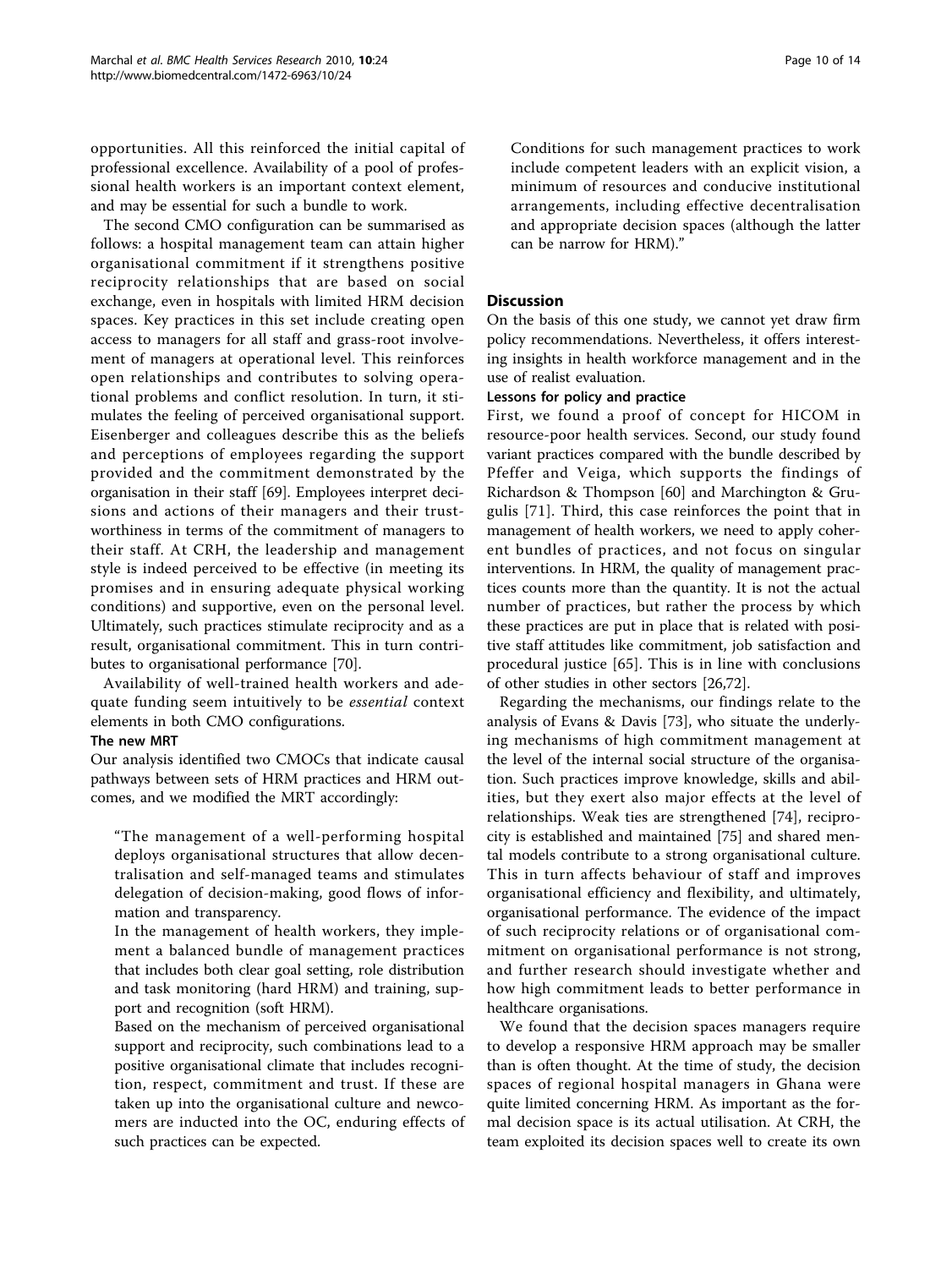way of management within the defined institutional arrangements of a 'regional hospital' (e.g. by using committees and delegation of decision-making power).

Finally, a balanced management approach is costly, especially in management time. It requires reasonable financial resources and a management capability to deal not only with administration but also with the less tangible issues of relationships, organisational culture and motivation of staff.

Future research should establish what other HRM approaches lead to high commitment, under which conditions HICOM works, and how it can be stimulated. This last question deserves attention. Health services in many LMIC are both ill equipped and not sufficiently supported to implement a HRM approach that differs from a mere administrative approach. In the first place, the managers of health services are mostly medical doctors. Human resource management is not an element of the medical education curriculum. Even if they received additional public health or management training, the curriculum mostly equates HRM to personnel administration and this hardly prepares future health service managers for responsive management.

#### Methodological lessons

In this case study, we used a realist evaluation approach because we consider health care organisations to be essentially social entities. Pawson argues that realist evaluation is well suited to investigate change in such social systems [\[34](#page-12-0)]. Its focus on the generative causality that underlies interventions, stimulates the analysis of how the intervention works and in which context conditions. This results in more detailed conclusions that indicate how the intervention was carried out, which effect it had and how it worked. It also offers insights in the context elements. Such theory building helps to overcome the limits of traditional case studies, and specifically their low external validity and low power to explain change [\[42](#page-12-0)]. However, appealing as it is, realist evaluation poses a number of challenges for the researcher.

#### The attribution paradox

Perhaps the most critical issue is the attribution paradox. Because of its ontological and epistemological basis, realist evaluation is quite fit to assess complexity [[76,77](#page-13-0)] and may contribute most in research of exactly such topics. However, research of complex problems needs to confront multi-causality. In complex systems, the behaviour of people and organisations alike is determined by many interlinked factors. Health professionals act under influence of their professional norms, social pressure, management interventions, and not least, their intrinsic motivation. Assessing the exact contribution of a set of management practices to overall organisational performance may therefore be virtually impossible.

What realist evaluation *can* do is to stimulate the researcher to describe a detailed picture of the causal web that includes the multiple determinants and to categorise these as intervention, underlying mechanism or essential context factor. In our case, we have arguments to say that both commitment-eliciting management and personnel administration are required, but we cannot (yet) indicate which among these two sets is the most important in which setting.

The conclusion may be that one needs to accept that the kind of evidence provided by realist evaluation can never be put in the same categories of evidence produced by controlled experimental methods, not only because of its perspective on causality, but also because of the complexity of the subjects on which it will be applied.

#### The MRT fallacy

While any researcher adopts specific reference frameworks during her research, realist evaluation asks researchers to make these frameworks explicit in the form of a MRT. This implies a risk of developing a tunnel vision: the researcher may remain blind for the unexpected factors and alternative explanations. This risk can be reduced by the plausibility check during the development of the initial MRT, triangulation of findings, analysis by multiple researchers and discussion with stakeholders and peers.

The MRT fallacy also operates at the stage of analysis and of dissemination. During analysis, we did several rounds of plausibility checks, because we kept finding alternative explanations in disciplines such as organisational psychology, organisational theory and sociology. The CMOCs and resulting MRTs are indeed most often just one way of explaining the findings. A middle-range theory can indeed never cover all possible explanations of change [[34\]](#page-12-0). In Pawson and Tilley's view, a realist evaluator does not strive at nor pretend to provide the ultimate evidence that the intervention works. Rather, she aims at enlightening the decision-maker, a process of utilisation of research that may be the most frequent in case of social science [\[78](#page-13-0)]. In such cases, a pragmatic position should be taken, whereby one tries to refine the middle range theory as much as practically possible, with the explicit aim of providing options for improvement rather than reaching a perfect understanding of the intervention as such [\[56,](#page-12-0)[79\]](#page-13-0).

## The CMO dilemma

As we mentioned, the CMO configuration is a powerful model to go beyond the classic case study, as it forces the researcher to go beyond description. However, a true application of realist evaluation requires not only a systematic description of the intervention in terms of intervention, outcome, context and mechanisms. Also the generative causal relationships between these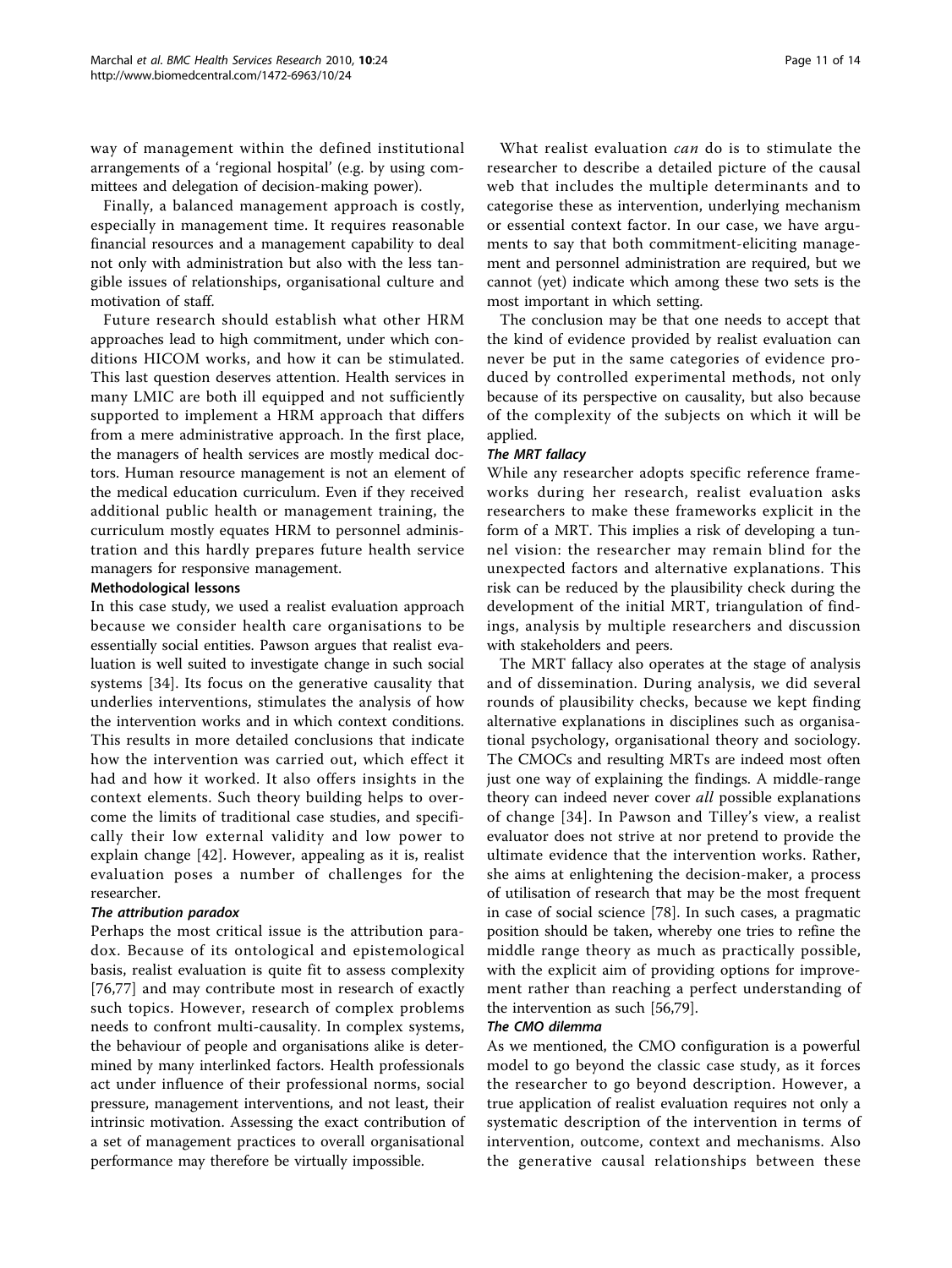<span id="page-11-0"></span>elements need to be assessed. In our analysis, this proved difficult at several levels.

The first important hurdle is the differentiation of the effect of the context from that of the intervention. This feeds the attribution paradox: is the outcome the result of the intervention - and to which degree - or are there context elements that explain the change in outcome and to which degree? Furthermore, some context elements can be expected to moderate the relation between intervention and outcome, and in some cases, the outcome of an intervention will influence its context (initiating feedback). Regarding our case, probably more attention needs to be given to the role of professionalism. Professional values can steer providers' behaviour to an important degree and could partially explain the behaviour of certain staff, irrespectively of the management strategies. Most likely, we may find that the observed management strategies are in a close fit with professional behaviour traditions.

Secondly, the realist researcher seeks to describe the mechanism that is triggered by the intervention and that leads to the outcome. Confusion may result from the finding that some context elements are essential for the outcome: is this context element then part of the mechanism? We clarified this issue by considering context elements as actors or factors that are external to the intervention - that are present or occurring even if the intervention does not lead to an outcome -, but which nevertheless may have an influence on the outcome. The mechanism is the causal pathway that explains how the intervention leads to an observed outcome in a particular context. In other words, the intervention leads to an outcome in specific contexts if it triggers certain mechanisms. If the mechanism is found to be context-dependent, which in health services may often be the case, essential context elements can be identified. In our case, the professionalism of the staff selected to work at CRH is a context element, the decision to introduce an induction training was a management decision, and the effect of building an organisational culture was a mechanism.

#### The efficiency question

By its very nature, RE may yield information that is particularly useful for policymakers. However, by its same nature, a RE needs considerable expertise and ample time and resources, because of its comprehensive scope. Indeed, besides the efficacy/outcome evaluation, also the underlying theory and the context must be accounted for [[41](#page-12-0),[80](#page-13-0)]. In our case, work at CRH started in 2004 with an exploratory visit, and much analysis went on after the second visit in 2005 and the third visit in 2007. Such timelines may still be acceptable in case of nonurgent issues, but far less in case of high-interest policy issues.

#### Conclusions

Realistic evaluation offers a comprehensive approach to assessment of interventions in complex situations that can go beyond the simple efficacy question. We developed a realist case study that unravelled the management practices put in place by a hospital management team in Ghana. This study shows that it is possible to implement high commitment management practices in LMIC and that these are perceived to be relevant by the health workers. We found that through a well-balanced bundle of HRM practices, management teams can stimulate organisational commitment and an organisational culture of excellence. At CRH, the HRM bundle included sound administrative management. Reciprocity and perceived organisational support emerged as an important underlying mechanism. In applying the realist methodology, we also encountered a number of pitfalls and paradoxes. Only through further practical applications will we find out how these can be overcome.

Additional file 1: Examples of interview questions from the interview guide Click here for file [ http://www.biomedcentral.com/content/supplementary/1472-6963-10- 24-S1.DOC ]

#### Acknowledgements

We would like to thank all the staff of Central Regional Hospital (Ghana) for their warm welcome and collaboration during this study. This work was funded through the framework agreement (Raamakkoord) between the Belgian Directorate-General for Development Cooperation and the Institute of Tropical Medicine, Antwerp. The sponsors had no role in the study or in the writing of the paper.

#### Author details

<sup>1</sup>Department of Public Health, Institute of Tropical Medicine-Antwerp, Nationalestraat 155, B-2000 Antwerp, Belgium. <sup>2</sup>Volta Regional Health Directorate, PO Box HP 72, Ho, Volta Region, Ghana. <sup>3</sup>Department of Public Health, Institute of Tropical Medicine-Antwerp, Nationalestraat 155, B-2000 Antwerp, Belgium.

#### Authors' contributions

All three authors contributed to the original design and analysis. BM and MD carried out the data collection. BM and MD analysed the data. BM, MD and GK contributed to the discussion section and to writing the manuscript. BM edited the final draft. All authors read and approved the final manuscript.

#### Competing interests

The authors declare that they have no competing interests.

#### Received: 15 July 2009

Accepted: 25 January 2010 Published: 25 January 2010

#### References

- 1. WHO: World Health Report 2006. Working together for health Geneva: World Health Organisation 2006.
- 2. Dal Poz MR, Quain EE, O'Neil M, McCaffery J, Elzinga G, Martineau T: [Addressing the health workforce crisis: towards a common approach.](http://www.ncbi.nlm.nih.gov/pubmed/16887029?dopt=Abstract) Hum Resour Health 2006, 4:21.
- 3. The Lancet: [The crisis in human resources for health.](http://www.ncbi.nlm.nih.gov/pubmed/16616539?dopt=Abstract) Lancet 2006, 367(9517):1117.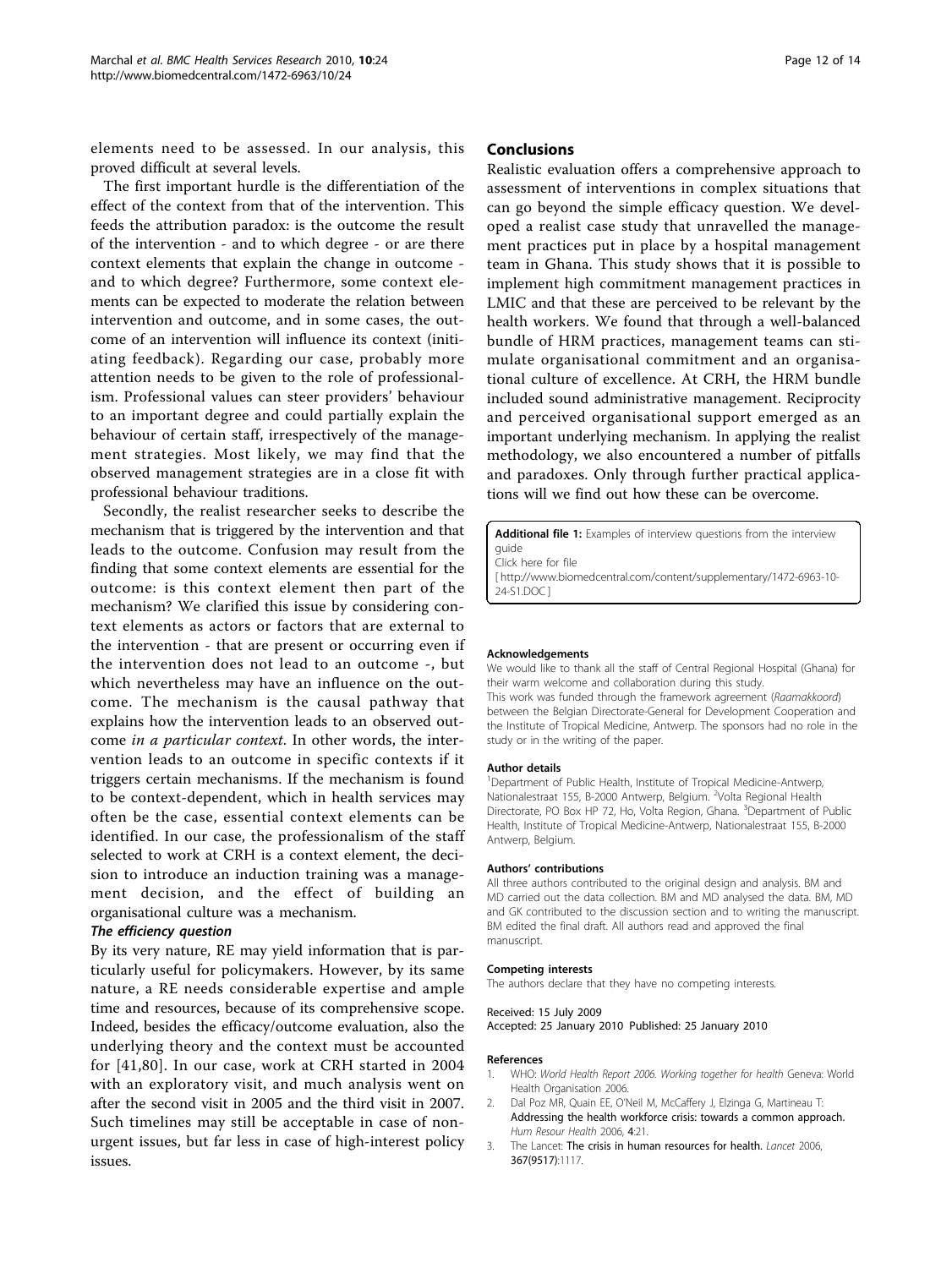- <span id="page-12-0"></span>4. Hongoro C, McPake B: [How to bridge the gap in human resources for](http://www.ncbi.nlm.nih.gov/pubmed/15488222?dopt=Abstract) [health.](http://www.ncbi.nlm.nih.gov/pubmed/15488222?dopt=Abstract) Lancet 2004, 364(9443):1451-1456.
- JLI: Human Resources for Health. Overcoming the crisis. Joint Learning Initiative 2004, 1-207.
- 6. Oxman A, Fretheim A: An overview of research on the effects of resultsbased financing. Report from Norwegian Knowledge Centre for the Health Services Oslo: Norwegian Knowledge Centre for the Health Services 2008, 16.
- 7. Dieleman M, Gerretsen B, Wilt van der GJ: [Human resource management](http://www.ncbi.nlm.nih.gov/pubmed/19374734?dopt=Abstract) [interventions to improve health workers](http://www.ncbi.nlm.nih.gov/pubmed/19374734?dopt=Abstract)' performance in low and [middle income countries: a realist review.](http://www.ncbi.nlm.nih.gov/pubmed/19374734?dopt=Abstract) Health Res Policy Syst 2009, 7:7.
- 8. Chopra M, Munro S, Lavis JN, Vist G, Bennett S: [Effects of policy options](http://www.ncbi.nlm.nih.gov/pubmed/18295024?dopt=Abstract) [for human resources for health: an analysis of systematic reviews.](http://www.ncbi.nlm.nih.gov/pubmed/18295024?dopt=Abstract) Lancet 2008, 371(9613):668-674.
- 9. Rowe AK, de Savigny D, Lanata CF, Victora CG: [How can we achieve and](http://www.ncbi.nlm.nih.gov/pubmed/16168785?dopt=Abstract) [maintain high-quality performance of health workers in low-resource](http://www.ncbi.nlm.nih.gov/pubmed/16168785?dopt=Abstract) [settings?.](http://www.ncbi.nlm.nih.gov/pubmed/16168785?dopt=Abstract) Lancet 2005, 366(9490):1026-1035.
- 10. Wyss K, Prytherch H, Merkle R, Weiss S, Vogel T: Contributions to solving the human resource crisis in developing countries - with special reference to German development cooperation. Swiss Centre for International Health. Basel: Swiss Tropical Institute 2006.
- 11. Hammer J, Jack W: Designing incentives for rural health care providers in developing countries. Washington: World Bank 2001.
- 12. Gilson L, Erasmus E: Supporting the retention of HRH: SADC policy context. Johannesburg: Equinet 2005.
- 13. Jack W: [Contracting for health services: an evaluation of recent reforms](http://www.ncbi.nlm.nih.gov/pubmed/12740324?dopt=Abstract) [in Nicaragua.](http://www.ncbi.nlm.nih.gov/pubmed/12740324?dopt=Abstract) Health Policy and Planning 2003, 18(2):195-204.
- 14. Soeters R, Griffiths F: [Improving government health services through](http://www.ncbi.nlm.nih.gov/pubmed/12582110?dopt=Abstract) [contract management: a case from Cambodia.](http://www.ncbi.nlm.nih.gov/pubmed/12582110?dopt=Abstract) Health Policy Plan 2003, 18(1):74-83.
- 15. Meessen B, Kashala J, Musango L: Output-based payment to boost productivity in public health centres: contracting in Kabutare district, Rwanda. Bulletin of the World Health Organisation 2006, 85(2):108-115.
- 16. Soeters R, Habineza C, Peerenboom PB: [Performance-based financing and](http://www.ncbi.nlm.nih.gov/pubmed/17143462?dopt=Abstract) [changing the district health system: experience from Rwanda.](http://www.ncbi.nlm.nih.gov/pubmed/17143462?dopt=Abstract) Bull World Health Organ 2006, 84(11):884-889.
- 17. Furth R: Zambia Pilot study of performance-based incentives. Quality Assurance Project 2006.
- 18. Mills A, Bennett S, Russell S: The challenge of health sector reform. What must governments do? New York: Palgrave 2001.
- 19. Eldridge C, Palmer N: [Performance-based payment: some reflections on](http://www.ncbi.nlm.nih.gov/pubmed/19202163?dopt=Abstract) [the discourse, evidence and unanswered questions.](http://www.ncbi.nlm.nih.gov/pubmed/19202163?dopt=Abstract) Health Policy Plan 2009, 24(3):160-166.
- 20. Meessen B, Musango L, Kashala JP, Lemlin J: [Reviewing institutions of rural](http://www.ncbi.nlm.nih.gov/pubmed/16903893?dopt=Abstract) [health centres: the Performance Initiative in Butare, Rwanda.](http://www.ncbi.nlm.nih.gov/pubmed/16903893?dopt=Abstract) Trop Med Int Health 2006, 11(8):1303-1317.
- 21. Murphy E: Micro-level qualitative research. Studying the Organisation and Delivery of Health Services: Research Methods London: RoutledgeFulop N, Allen P, Clarke A, Black N 2001, 40-55.
- 22. Yin R: Case study research. Design and methods London: Sage Publications, Third 2003.
- 23. Denscombe M: The good research guide for small-scale social research projects Maidenhead: Open University Press, 2 2003.
- 24. Fitzgerald L: [Case studies as a research tool.](http://www.ncbi.nlm.nih.gov/pubmed/10557679?dopt=Abstract) Qual Health Care 1999, 8(2):75.
- 25. Ragin CC: [The distinctiveness of case-oriented research.](http://www.ncbi.nlm.nih.gov/pubmed/10591277?dopt=Abstract) Health Serv Res 1999, 34(5 Pt 2):1137-1151.
- 26. Truss C, Gratton L, Hope-Hailey V, McGovern P, Stiles P: Soft and hard models of human resource management: a reappraisal. Journal of Management Studies 1997, 34(1):53-73.
- 27. Hartley J: Case studies in organisational research. Qualitative methods in organizational research London: Sage PublicationsCassell C, Symon G 1994.
- 28. Campbell D, Stanley J: Experimental And Quasi-experimental Designs For Research Skokie Illinois: Rand-McNally 1963.
- 29. Ferlie E: Organisational studies. Studying the Organisation and Delivery of Health Services: Research Methods London: RoutledgeFulop N, Allen P, Clarke A, Black N 2001, 25-39.
- 30. Chen H-T, Rossi P: The theory-driven approach to validity. Evaluation and Program Planning 1987, 10:95-103.
- 31. Anonymous: The origins of theory-based evaluation. Evaluation Practice 1996, 17(2):169-171.
- 32. Weiss C: What kind of evidence in Evidence-Based policy?. Third International, Inter-disciplinary Evidence-Based Policies and Indicator Systems Conference, July 2001 Durham. CEM Centre, University of Durham 2001.
- 33. Pawson R, Tilley N: Realistic Evaluation London: Sage 1997.
- 34. Pawson R: Evidence-based policy. A realist perspective London: Sage 2006.
- 35. Harrison S: Policy analysis. Studying the Organisation and Delivery of Health Services: Research Methods London: RoutledgeFulop N, Allen P, Clarke A, Black N 2001, 90-106.
- 36. Julnes G, Mark M, Henry G: Promoting realism in evaluation. Evaluation 1998, 4(4):483-504.
- 37. Leone L: Realistic evaluation of an illicit drug deterrence programme. Evaluation 2008, 14(1):19-28.
- 38. Koenig G: Realistic evaluation and case studies: stretching the potential. Evaluation 2009, 15(1):9-30.
- 39. Davis P: The limits of realistic evaluation. Evaluation 2005, 11(3):275-295.
- 40. Byng R: Using realistic evaluation to evaluate a practice-level intervention to improve primary healthcare for patients with long-term mental illness. Evaluation 2005, 11(1):69-93.
- 41. Blamey A, Mackenzie M: Theories of change and realistic evaluation. Peas in a pod or apples and oranges?. Evaluation 2007, 13:439-455.
- 42. Costner H: The validity of conclusions in evaluation research: a further development of Chen and Rossi's theory-driven approach. Evaluation and Program Planning 1989, 12:345-353.
- 43. Chen H-T: The theory-driven perspective. Evaluation and Program Planning 1989, 12:297.
- 44. Hallett M, Rogers R: The push for 'Truth in sentencing': evaluating competing stakeholder constructions: the case for contextualism in evaluation research. Evaluation and Program Planning 1994, 17:187-196.
- 45. Byng R: Using the 'Realistic evaluation' framework to make a retrospective qualitative evaluation of a practice level intervention to improve primary care for patients with long-term mental illness. The 2002 EES Conference Three movements in Contemporary Evaluation: Learning, Theory and Evidence October 10-12: 2002 European Evaluation Society 2002.
- 46. Blaise P, Kegels G: [A realistic approach to the evaluation of the quality](http://www.ncbi.nlm.nih.gov/pubmed/15688877?dopt=Abstract) [management movement in health care systems: a comparison between](http://www.ncbi.nlm.nih.gov/pubmed/15688877?dopt=Abstract) [European and African contexts based on Mintzberg](http://www.ncbi.nlm.nih.gov/pubmed/15688877?dopt=Abstract)'s organizational [models.](http://www.ncbi.nlm.nih.gov/pubmed/15688877?dopt=Abstract) Int J Health Plann Manage 2004, 19(4):337-364.
- 47. Cole G: Advancing the development and application of theory-based evaluation in the practice of public health. American Journal of Evaluation 1999, 20:453-470.
- 48. Chen H-T, Rossi P: Issues in the theory-driven perspective. Evaluation and Program Planning 1989, 12(4):299-306.
- 49. Takeuchi R, Chen G, Lepak D: Through the looking glass of a social system: cross-level effects of high-performance work systems on employees' attitudes. Personnel Psychology 2009, 62:1-29.
- 50. Donaldson S: Program theory-driven evaluation science. Strategies and applications New York: Lawrence Erlbaum Associates 2007.
- 51. Chen H-T: Practical program evaluation Thousand Oaks: SAGE Publications 2005.
- 52. Merton RK: Social theory and social structure New York: The Free Press 1968.
- 53. Lipsey M, Pollard J: Driving toward theory in program evaluation: more models to choose from. Evaluation and Program Planning 1989, 12:317-328.
- 54. Rosas S: Concept Mapping as a Technique for Program Theory Development: An Illustration Using Family Support Programs. American Journal of Evaluation 2005, 26:389-401.
- 55. Barnes M, Matka E, Sullivan H: Evidence, understanding and complexity. Evaluation in non-linear systems. Evaluation 2003, 9(3):265-284.
- 56. Pawson R, Tilley N: Realist Evaluation. DPRN Thematic Meeting 2006 Report on Evaluation Development Policy Review Network 2006.
- 57. Pfeffer J, Veiga J: Putting people first for organisational success. The Academy of Management Executive 1999, 13(2):37-48.
- 58. Whitener E: Do "high commitment" human resource practices affect employee commitment? A cross-level analysis using hierarchical linear modeling. Journal of Management 2001, 27(5):515.
- 59. Richardson R, Thompson M: The impact of people management practices on business performance: a literature review. London: Institute of Personnel and Development 1999.
- 60. Porter L, Steers R, Mowday R, Boulina P: Organizational commitment, job satisfaction, and turn-over among psychiatric technicians. Journal of Applied Psychology 1974, 59:603-609.